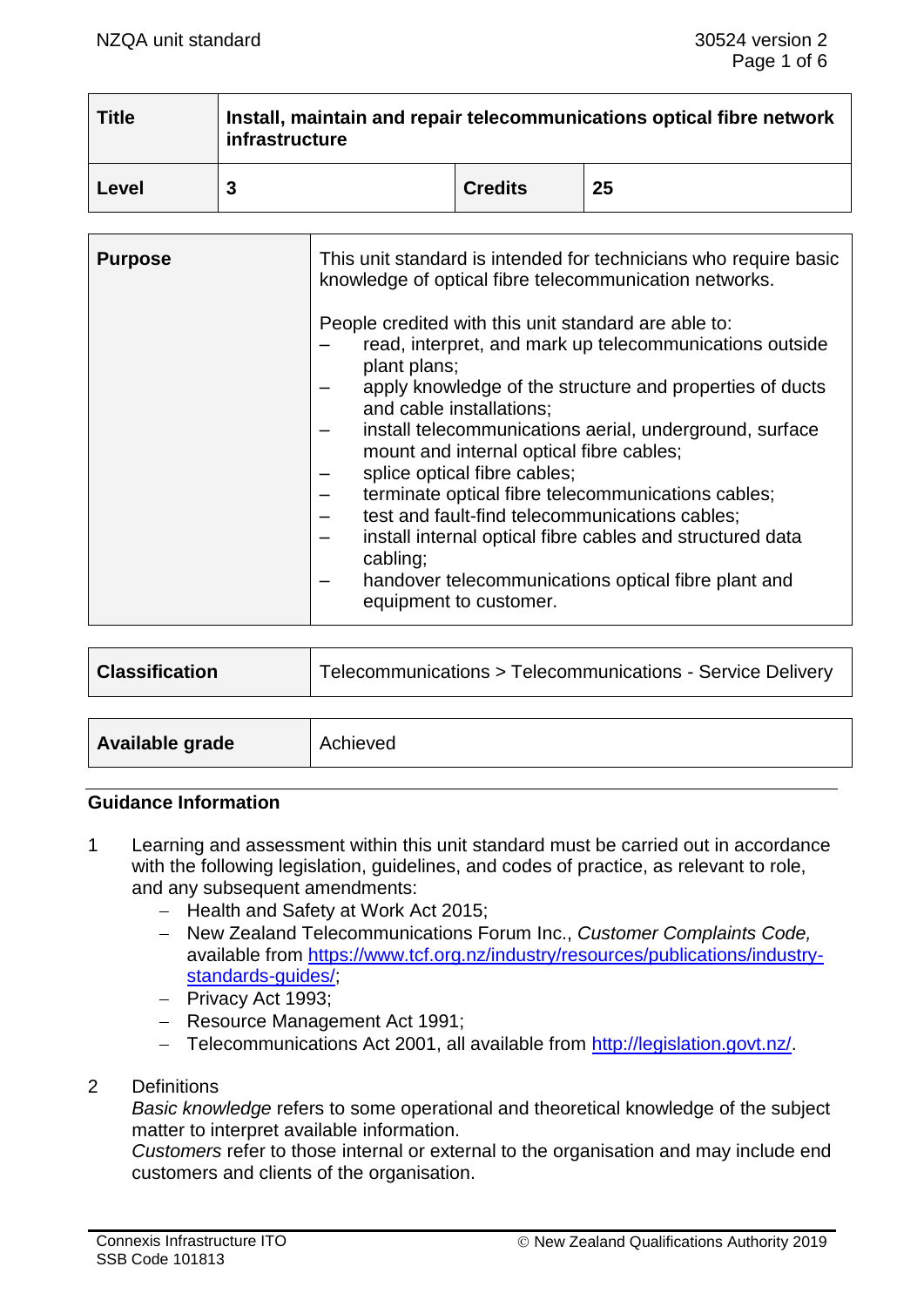*Industry practice* refers to those practices, which competent practitioners within the industry recognise as current industry best practice, including standard operating procedures.

*Installation* refers to the installer who is supplied with design specifications and/or detailed instructions regarding the installation. Installation excludes system design or layout, contract negotiations, or commissioning and operational configuration adjustments required in complex network installations.

*OFDF* refers to optical fibre distribution frame is a frame used to provide cable interconnections between communication facilities, which can integrate fibre splicing, fibre termination, fibre optic adapters and connectors and cable connections together in a single unit.

*Outside plant* refers to the telecommunications network which generally extends from exchange switch to the point of entry at customers' premises.

*Specifications* refer to detailed job specifications, plans, and instructions; manufacturers' specifications and instructions; and industry codes of practice relating to the type of cabling system being installed.

*Telecommunications outside plant plans* refer to the fundamental components which make up telecommunications customer access networks excluding the more complex equipment and complete or end-to-end systems.

3 Recommended unit standard for entry Unit 27913, *Demonstrate basic knowledge of telecommunications concepts*.

# **Outcomes and performance criteria**

### **Outcome 1**

Read, interpret, and mark up telecommunications outside plant plans.

Range underground network plans, fibre optic grid plans, cable distribution plans, schematics.

# **Performance criteria**

- 1.1 Plans are interpreted in terms of the network elements and plant locations they represent, in accordance with industry practice.
	- Range network elements may include but are not limited to cable distribution, jointing details, cable types and sizes, details of jointing chambers, cabinets, enclosures, optical fibre distribution frames.
- 1.2 Plans are marked up to reflect changes and existing and proposed items are clearly identified in accordance with industry practice.

# **Outcome 2**

Apply knowledge of the structure and properties of ducts and cable installations.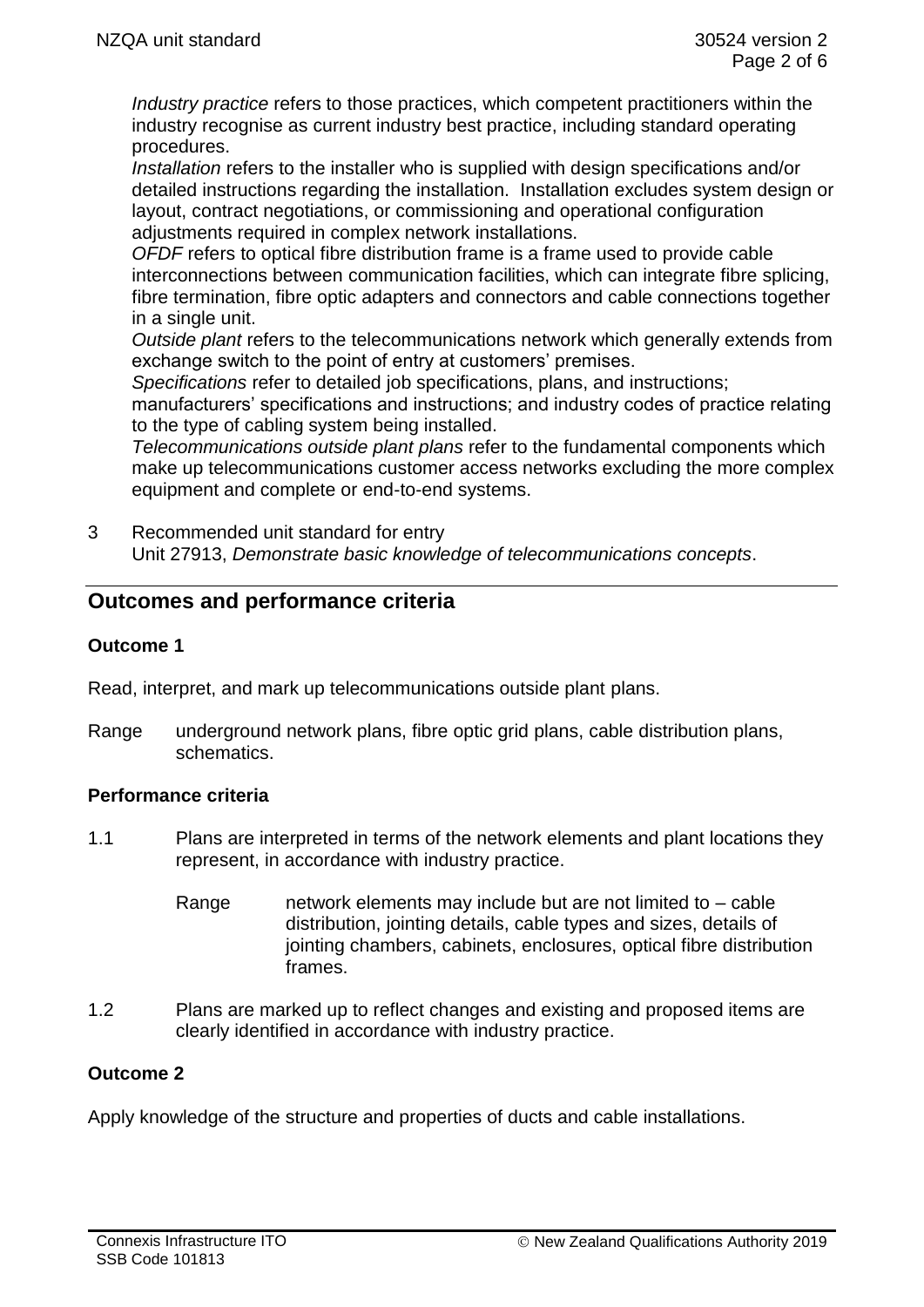### **Performance criteria**

- 2.1 The use of micro ducts is demonstrated in accordance with industry practice.
	- Range terms of installation, jointing, stripping, management, bend radius, and enclosures.
- 2.2 The blowing of fibre using micro ducts is demonstrated in accordance with industry practice.
- 2.3 The installation duct or cable in the ground is demonstrated in accordance with industry practice.
	- Range may include but is not limited to: trench, haul, micro trench, mole plough.
- 2.4 The installation of aerial lead-ins is explained in terms of the methods and fittings used.

### **Outcome 3**

Install telecommunications aerial, underground, surface mount and internal optical fibre cables.

Range two installations for each of the four types of optical fibre cable.

#### **Performance criteria**

- 3.1 Materials are purchased or obtained from stock and assembled on site in accordance with company practice.
- 3.2 Permissions and/or permits are located and explained in terms of the access to site and/or infrastructure.
- 3.3 Pole mounted hardware is installed in accordance with specifications and industry practice.
- 3.4 Aerial, underground, external and internal cable is installed in accordance with specifications and industry practice.

### **Outcome 4**

Splice optical fibre cables.

### **Performance criteria**

- 4.1 Splicing materials and tools are drawn from stock or purchased in accordance with job specifications and instructions and assembled on site.
- 4.2 Site is prepared for splicing in accordance with job requirements and industry practice.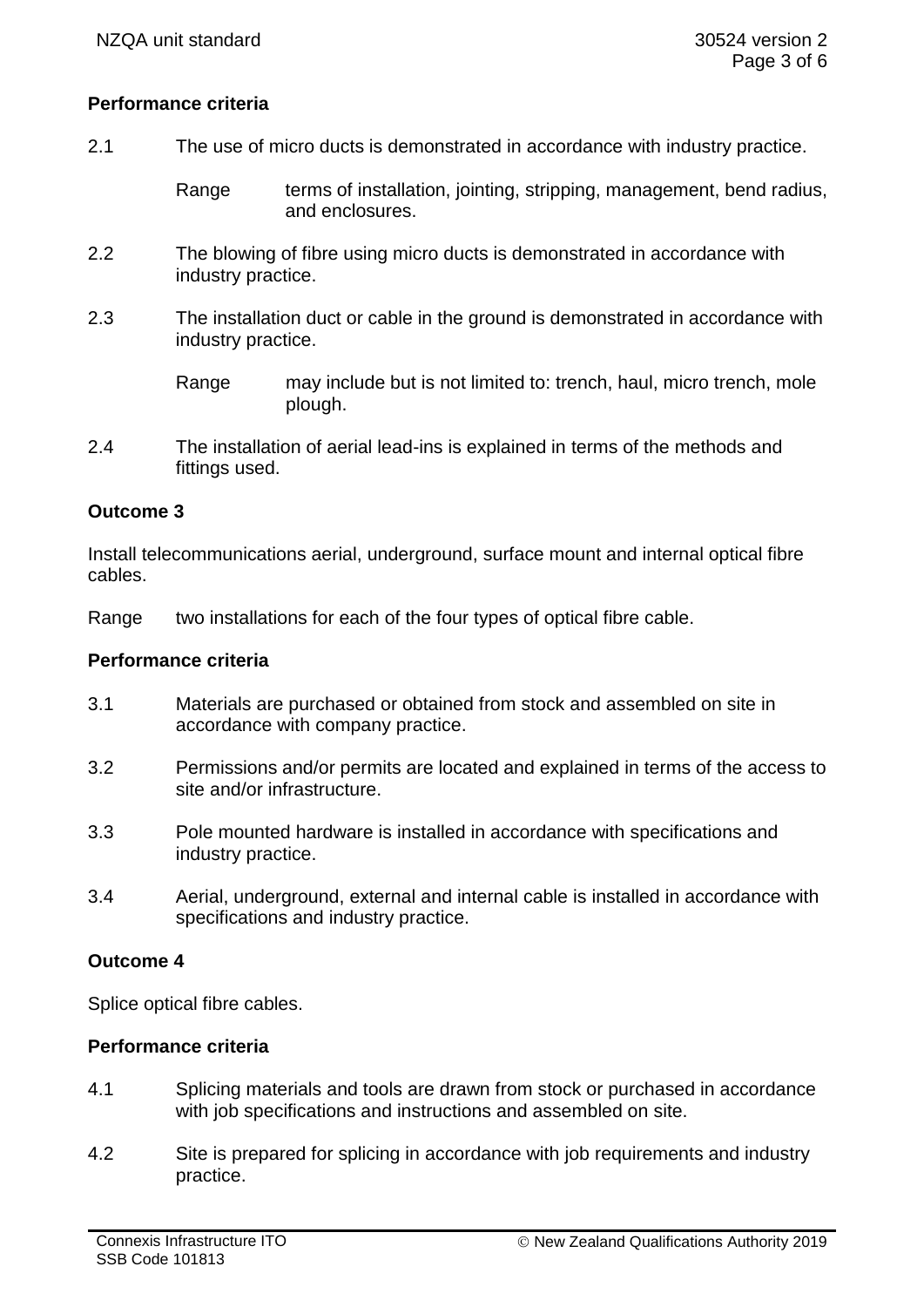- 4.3 Cables are stripped and prepared for splicing in accordance with specifications and industry practice.
- 4.4 Fibres are identified, spliced, and managed in accordance with specifications and industry practice.
- 4.5 Optical fibre safety rules are followed during all aspects of splicing, waste fibre scraps are stored correctly and disposed of in accordance to industry practice.
- 4.6 Fibre enclosure is closed, sealed and secured in accordance with specifications and industry practice.
- 4.7 Site is reinstated and left safe and secure in accordance with industry practice.

# **Outcome 5**

Terminate optical fibre telecommunications cables.

Range present on a frame or terminate to connectors.

### **Performance criteria**

- 5.1 Materials are purchased or obtained from stock and assembled on site in accordance with company practice.
- 5.2 Site is prepared in accordance with job requirements and industry practice.
- 5.3 Cables are installed stripped and prepared for termination in accordance with specifications and industry practice.
- 5.4 Fibres are identified and spliced in accordance with specifications and industry practice.
- 5.5 Fibres are managed correctly with minimum radius bends being observed on all fibre connection trays.
- 5.6 Cable entries and cable ends are sealed in accordance with specifications and industry practice.
- 5.7 Testing confirms signal or power levels in accordance with specifications and network requirements.

Range correct use of testing instruments, discrepancies from specification investigated and resolved, commissioning test records are completed.

5.8 Site is reinstated and left safe and secure in accordance with industry practice.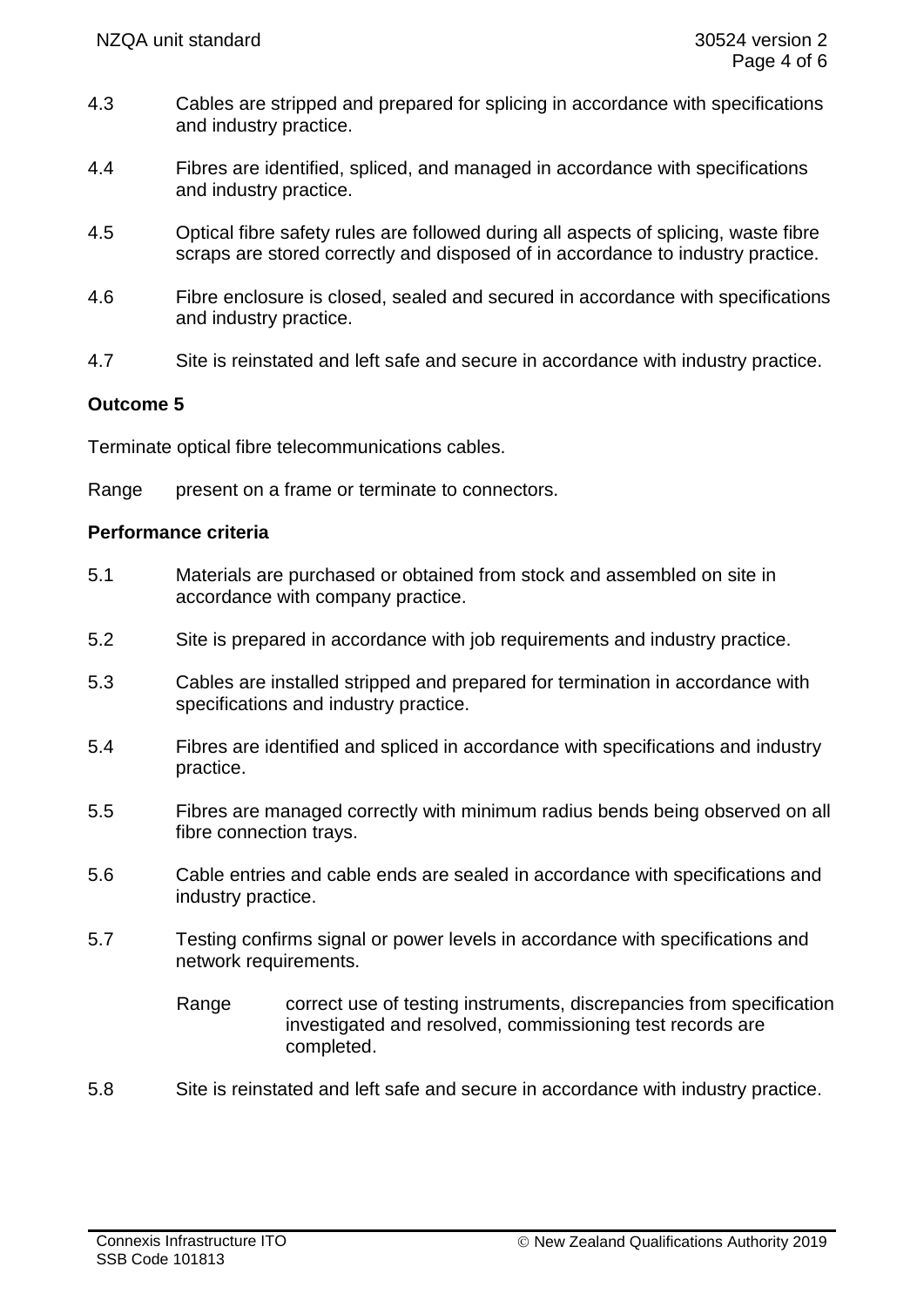# **Outcome 6**

Test and fault-find telecommunications cables.

### **Performance criteria**

- 6.1 Acceptance tests for a cable installation are completed in accordance with specification and industry practice.
- 6.2 Testing establishes the location of optical faults using optical test equipment.
- 6.3 Faults are identified and located by logical interpretation of test results and rectified in accordance with industry practice.

### **Outcome 7**

Install internal optical fibre cables and structured data cabling.

### **Performance criteria**

- 7.1 Materials are purchased or obtained from stock and assembled on site in accordance with company practice.
- 7.2 Inspection confirms that site preparation has been completed in accordance with specifications and are suitable for placement of the cable.
	- Range inspection may include but is not limited to  $-$  building penetrations, cable entry, reinstatement.
- 7.3 Terminating hardware, and protective devices where fitted, are installed in accordance with specifications and industry practice.

### **Outcome 8**

Handover telecommunications optical fibre plant and equipment to customer.

### **Performance criteria**

- 8.1 Plant and equipment is made available to the customer by the agreed date, and, in cases where it impacts upon a network or larger system, plans for the commissioning are agreed with the customer.
- 8.2 Handover documentation is completed in the agreed format, in accordance with customer and company requirements.
- 8.3 Job is closed off and plans and documentation submitted in the agreed format, in accordance with customer and company requirements.